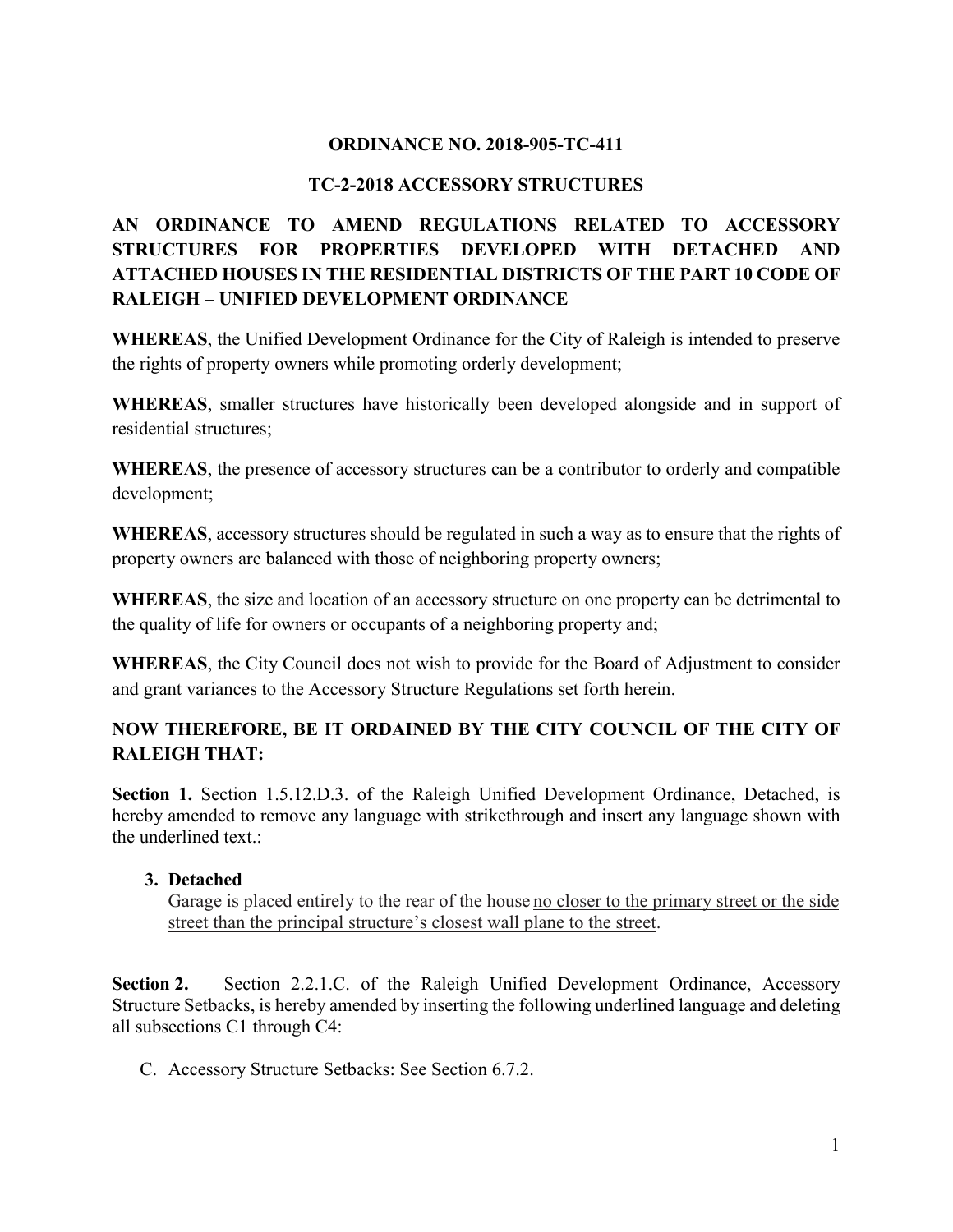**Section 3.** Section 2.2.2.C. of the Raleigh Unified Development Ordinance, Accessory Structure Setbacks, is hereby amended by inserting the following underlined language and deleting all subsections C1 through C4:

C. Accessory Structure Setbacks: See Section 6.7.2.

**Section 4.** Section 2.3.2.C. of the Raleigh Unified Development Ordinance, Accessory Structure Setbacks, is hereby amended by inserting the following underlined language and deleting all subsections C1 through C4:

C. Accessory Structure Setbacks: See Section 6.7.2.

**Section 5.** Section 2.3.3.C. of the Raleigh Unified Development Ordinance, Accessory Structure Setbacks, is hereby amended by inserting the following underlined language and deleting all subsections C1 through C4:

C. Accessory Structure Setbacks: See Section 6.7.2.

**Section 6.** Section 2.4.2.C. of the Raleigh Unified Development Ordinance, Accessory Structure Setbacks, is hereby amended by inserting the following underlined language and deleting all subsections C1 through C4:

C. Accessory Structure Setbacks: See Section 6.7.2.

**Section 7.** Section 2.4.3.C. of the Raleigh Unified Development Ordinance, Accessory Structure Setbacks, is hereby amended by inserting the following underlined language and deleting all subsections C1 through C4:

C. Accessory Structure Setbacks: See Section 6.7.2.

**Section 8.** Section 6.7.2. of the Raleigh Unified Development Ordinance, Accessory Structures, is hereby amended to remove any language with strikethrough and insert any language shown below with underlined text.:

#### **Sec. 6.7.2. Accessory Structures**

A. Setback and height requirements for all accessory structures are established for each building type and are set forth in the district chapter (*Chapter 2. Residential Districts*, *Chapter 3. Mixed Use Districts*, and *Chapter 4. Special Districts*) unless otherwise regulated specifically herein.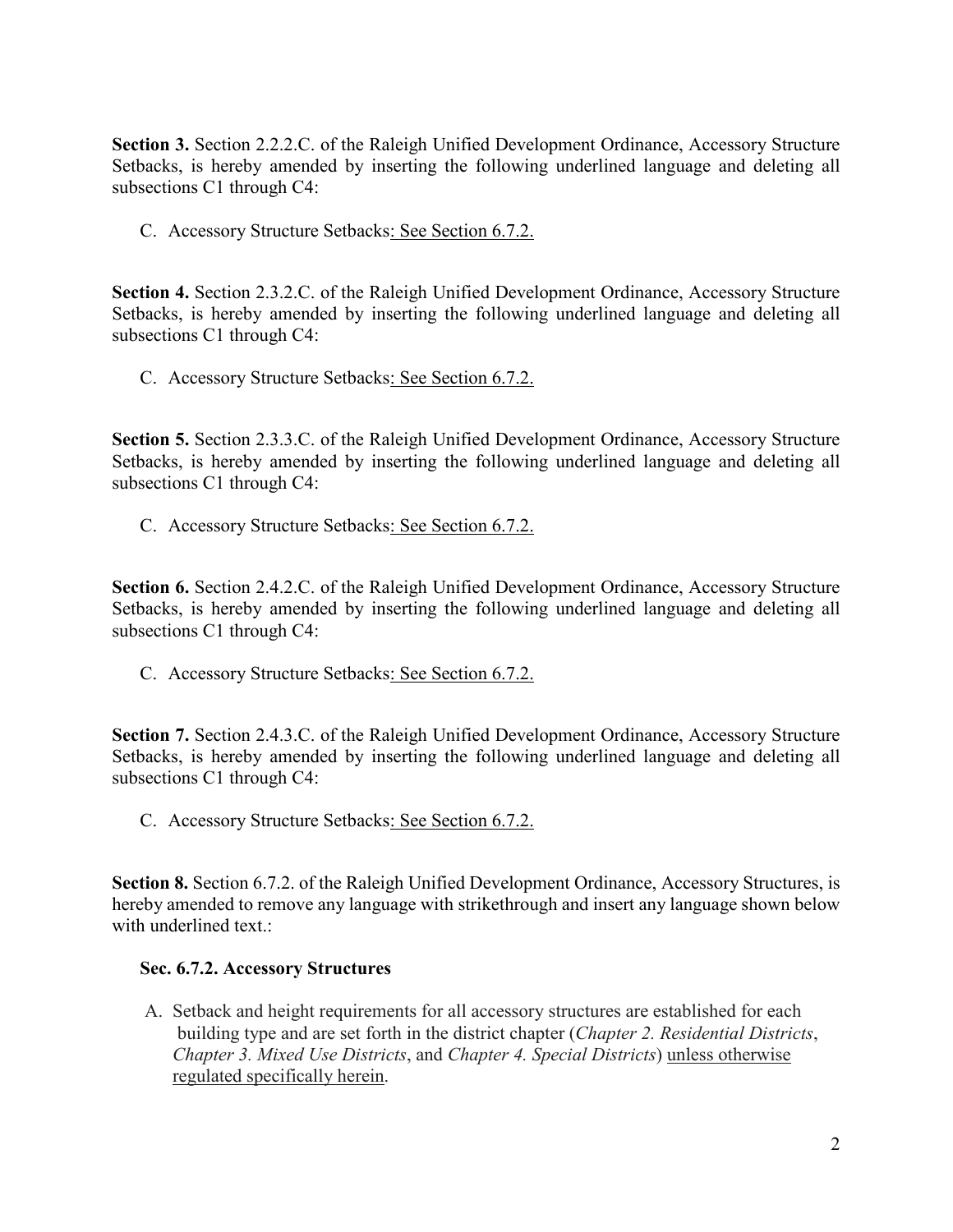- B. No accessory structure may be located closer than  $\frac{10}{10}$  6 feet to any other building or structure on the same lot. Two or more structures joined by a breezeway shall be considered attached and part of the same principal structure except when the breezeway meets the following:
	- 1. Is no more than 6 feet in width, including roof overhangs;
	- 2. Is no more than 16 feet in height or the height of the principal structure, whichever is less;
	- 3. Meets the accessory structure setbacks;
	- 4. Is open on the sides except for structural support columns;
	- 5. Is located no closer to the primary or side street than the wall plane of the principal structure closest to the street; and
	- 6. Has no walkway on the roof.
- C. In Residential Districts, accessory structures associated with Detached or Attached Houses shall comply with the following:
	- 1. Accessory structures with gross floor area of 150 square feet or less and height of 10 feet or less shall have a minimum setback of 5 feet from side and rear property lines;
	- 2. The Accessory structure shall not be located any closer to the primary or side street than the wall plane of the principal structure closest to the street;
	- 3. Accessory structures shall have a minimum setback of 4 feet from an alley;
	- 4. The vehicular opening of a garage on an alley shall have a setback of either 4 feet or 20 feet or more from the alley;
	- 5. Notwithstanding anything herein, accessory structures shall be lower in height than the principal building;
	- 6. No deck or balcony shall be permitted above the finished floor elevation of the ground floor;
	- 7. Vertical encroachments are not permitted; and
	- 8. Encroachments into setbacks are not permitted.
- D. In Residential Districts, accessory structures associated with Detached or Attached Houses shall conform to the standards shown in tables 1 and 2 below. Breezeway connections permitted under Sec. 6.7.2.B. shall not count towards the floor area or footprint calculations of this section.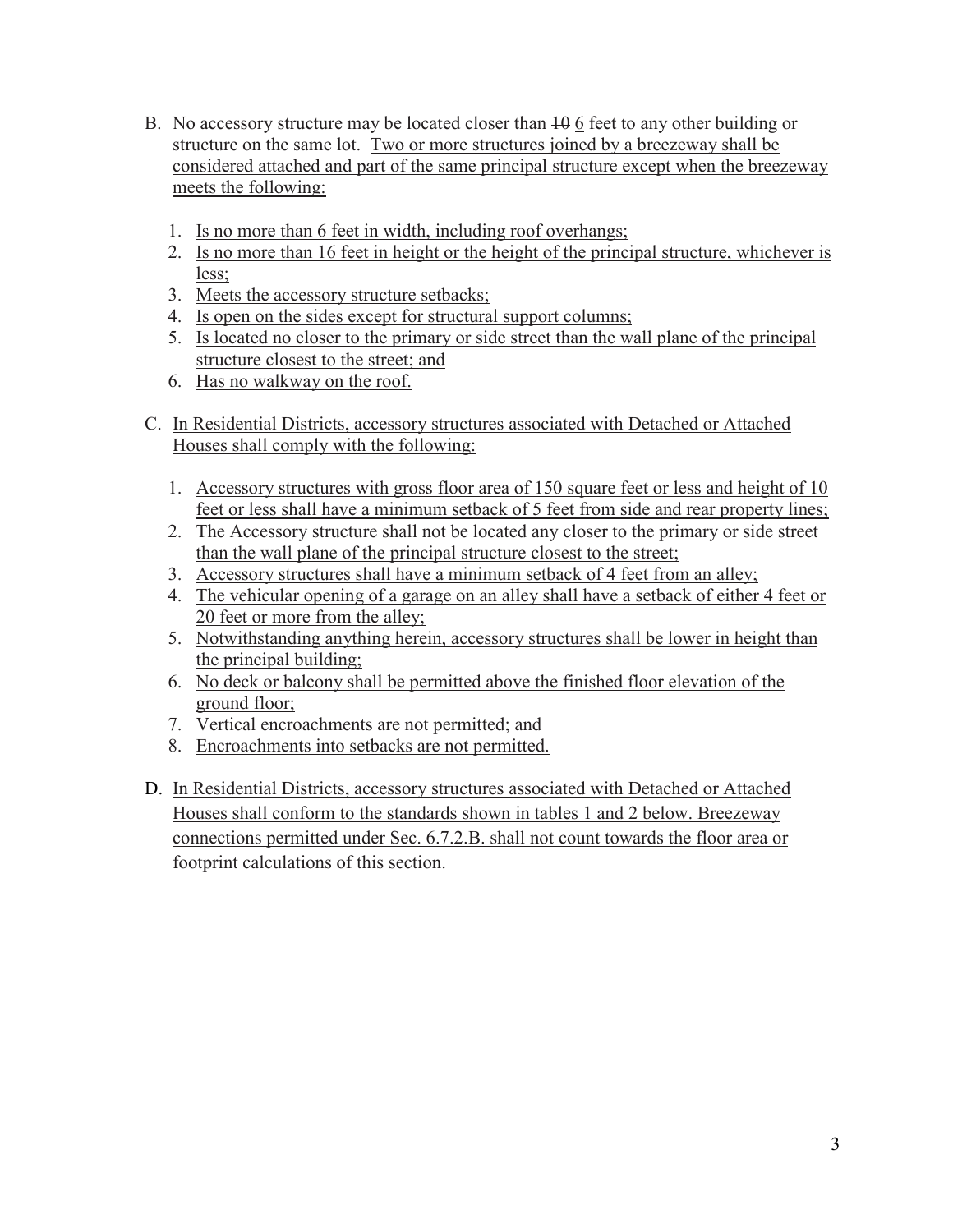| D.1 Floor Area and Footprint Standards for Accessory Structures in Residential Districts |                                                                   |                       |                    |
|------------------------------------------------------------------------------------------|-------------------------------------------------------------------|-----------------------|--------------------|
|                                                                                          | The smallest area within a row shall control. Area maximums apply |                       |                    |
|                                                                                          | to all accessory structures on a lot combined.                    |                       |                    |
| Lot size                                                                                 | Combined Floor                                                    | Combined footprint    | Combined footprint |
|                                                                                          | Area (max.)                                                       | (max.)                | (max.)             |
| Less than $10,000$ sf                                                                    | $600$ sf                                                          | 50% of rear yard area | 75% of principal   |
|                                                                                          |                                                                   |                       | building footprint |
| 10,000 sf to $40,000$ sf                                                                 | 900sf                                                             | 50% of rear yard area | 75% of principal   |
|                                                                                          |                                                                   |                       | building footprint |
| Greater than 40,000 sf                                                                   | $1,200$ sf                                                        | 50% of rear yard area | 75% of principal   |
|                                                                                          |                                                                   |                       | building footprint |

| D.2 Height and Setback Standards for Accessory Structures in Residential Districts |               |                |               |
|------------------------------------------------------------------------------------|---------------|----------------|---------------|
|                                                                                    | One-story     | One and a half | Two-story     |
|                                                                                    |               | story          |               |
| Max. height (ft)                                                                   | 16            | 20.5           | 25            |
| Max. height (stories)                                                              |               |                |               |
| <b>Attics</b>                                                                      | Not permitted | Permitted      | Not permitted |
| Side/Rear Setback                                                                  | <u>10</u>     | <u> 15</u>     | <u>20</u>     |
| (ft)                                                                               |               |                |               |
| Max. wall height (ft.)                                                             |               |                | N/A           |

E. The provisions of this Section may not be varied by the Board of Adjustment pursuant to the terms of Section 10.2.10 or otherwise.

**Section 9.** Article 12.2 of the Raleigh Unified Development Ordinance, Defined Terms, is hereby amended to remove any language with strikethrough and insert any language shown with the underlined text.:

#### **Accessory Structure or Use**

Unless otherwise specifically regulated elsewhere herein, a Any structure with height greater than 4 feet that is or use subordinate in both purpose and size that is incidental to and customarily associated with any principal structure or principal use that is located on the same lot and detached from the principal structure.

## **Accessory Use**

Any use subordinate in both purpose and size that is incidental to and customarily associated with any principal use that is located on the same lot.